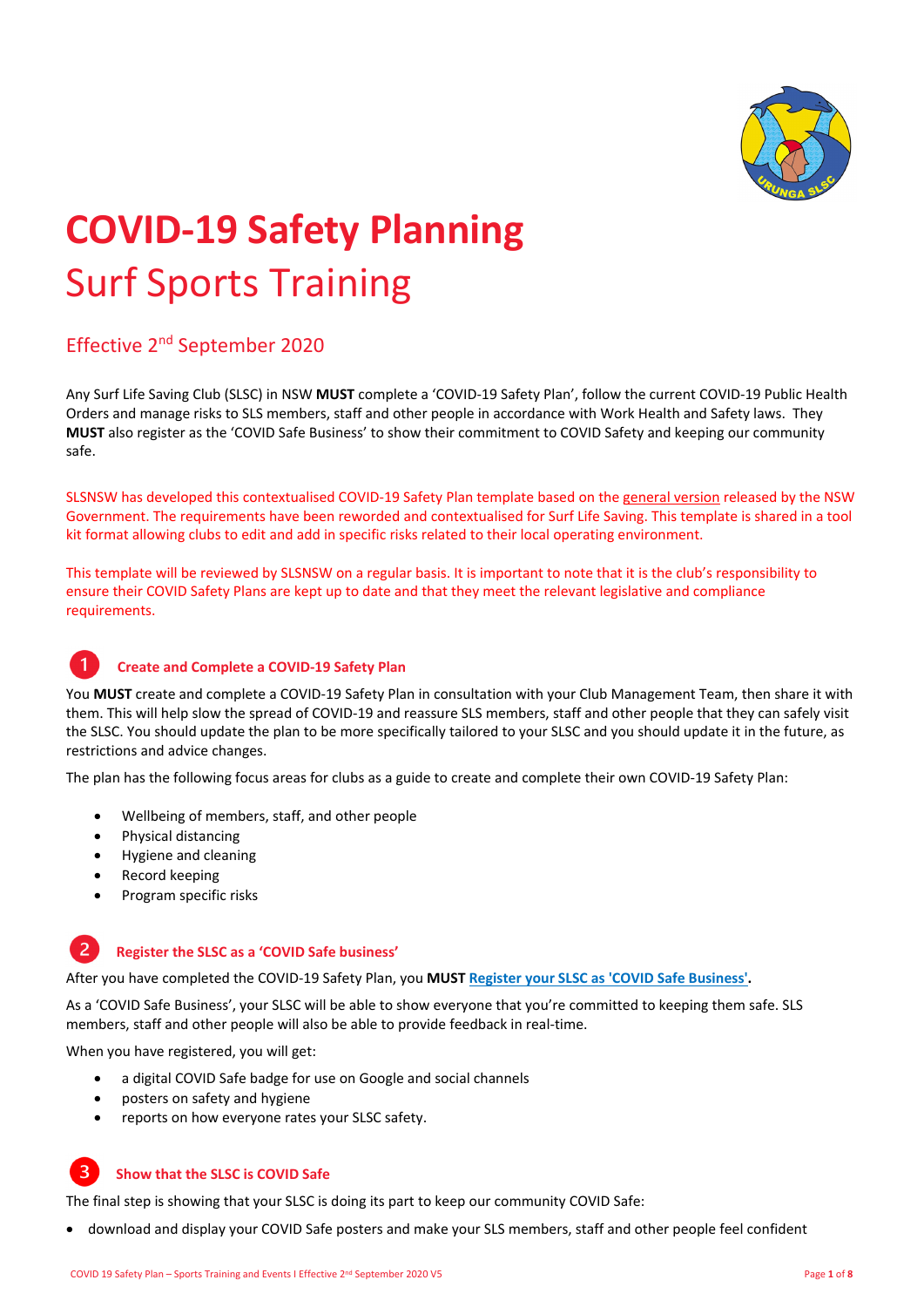- share your completed COVID‐19 Safety Plan with your SLS Club Management Team, staff and members to ensure their wellbeing
- display your COVID Safe badge on your digital and social channels such as Facebook and Google Maps
- train SLS members and staff to act in a COVID Safe way

## **COVID‐19 Safety Plan**

| <b>Surf Life Saving Club details</b> |                                                       |
|--------------------------------------|-------------------------------------------------------|
| <b>Surf Life Saving Club:</b>        | URUNGA SLSC                                           |
| <b>Plan completed by:</b>            | JIM MCCULLAGH - CLUB CAPTAIN/COVID SAFETY COORDINATOR |
| Plan approved by:                    | MICK DOUGHERTY - PRESIDENT                            |
| <b>Plan effective:</b>               | Monday 7 <sup>th</sup> September, 2020                |

#### **Requirements for SLSC**

Requirements for your SLSC and the actions you will put in place to keep your SLS members, staff and other people safe.

**Note**: The pre‐populated action items are suggestions only, you should review them and determine what is relevant and applicable to your local operating environment/program area.

| <b>Requirements</b>                                                                                                                                                                                                                                           | <b>Actions</b>                                                                                                                                                                                                                                                                                                                                                                                                                                                                                                                                                                                           |
|---------------------------------------------------------------------------------------------------------------------------------------------------------------------------------------------------------------------------------------------------------------|----------------------------------------------------------------------------------------------------------------------------------------------------------------------------------------------------------------------------------------------------------------------------------------------------------------------------------------------------------------------------------------------------------------------------------------------------------------------------------------------------------------------------------------------------------------------------------------------------------|
| Wellbeing of SLS members, staff and other people                                                                                                                                                                                                              |                                                                                                                                                                                                                                                                                                                                                                                                                                                                                                                                                                                                          |
| Members are asked not to attend to any Surf Life Saving related<br>activities if they have been near an identified hotspot or are a close<br>contact of someone who has been at near a hotspot.                                                               | Ensure this requirement is clearly communicated to members<br>$\bullet$<br>Ensure members are aware that the NSW Government has<br>$\bullet$<br>implemented restrictions on those who have been in Victoria to<br>assist containing this and may introduce further restrictions for<br>those who have travelled through NSW hotspots.                                                                                                                                                                                                                                                                    |
| Communicate regularly with SLS members, staff and other<br>people to remind everyone that they should not come to the SLSC<br>if unwell with respiratory symptoms or fever. Encourage testing of<br>anyone with symptoms in line with advice from NSW Health. | Create a communications plan that includes a schedule of<br>$\bullet$<br>communications as well as the appropriate communication<br>tools, e.g., social media, email, SMS, SurfGuard<br>Regularly update and refer members to your SLSC or SLSNSW<br>$\bullet$<br>COVID-19 updates webpage-have their messaging align.<br>Include a small reference and hyperlink to this with any club<br>$\bullet$<br>newsletters to avoid over-saturation of COVID-19 messages<br>and only draw more attention to the webpages when<br>significant changes have been made, e.g., following NSW<br>Government updates. |
| Display conditions of entry (website, social media, venue entry).<br>Consider displaying the maximum number of people allowed in<br>each room/space shown online and at a clear place of entry.                                                               | Determine how many people can safely be within each club<br>$\bullet$<br>room, the club itself and designated areas.<br>Display conditions of entry at all club entry points as well as on<br>$\bullet$<br>club websites and social media pages, e.g., in social media and<br>webpage banners.<br>Make it clear where club entry points are before members<br>$\bullet$<br>arrive, e.g., by displaying them on webpages and social media<br>accounts<br>Display signs at entrances and exits to rooms or designated<br>$\bullet$<br>spaces with the maximum safe capacity for that space or room         |
| Encourage members to wear a face mask:<br>if it is hard to maintain 1.5 metres of physical distance from<br>others<br>on public transport                                                                                                                     | Encourage wearing a facemask in ongoing communication to<br>$\bullet$<br>reduce community transmission<br>Refer members to the NSW Government webpage on<br>$\bullet$<br>facemasks for more information on the different types of                                                                                                                                                                                                                                                                                                                                                                        |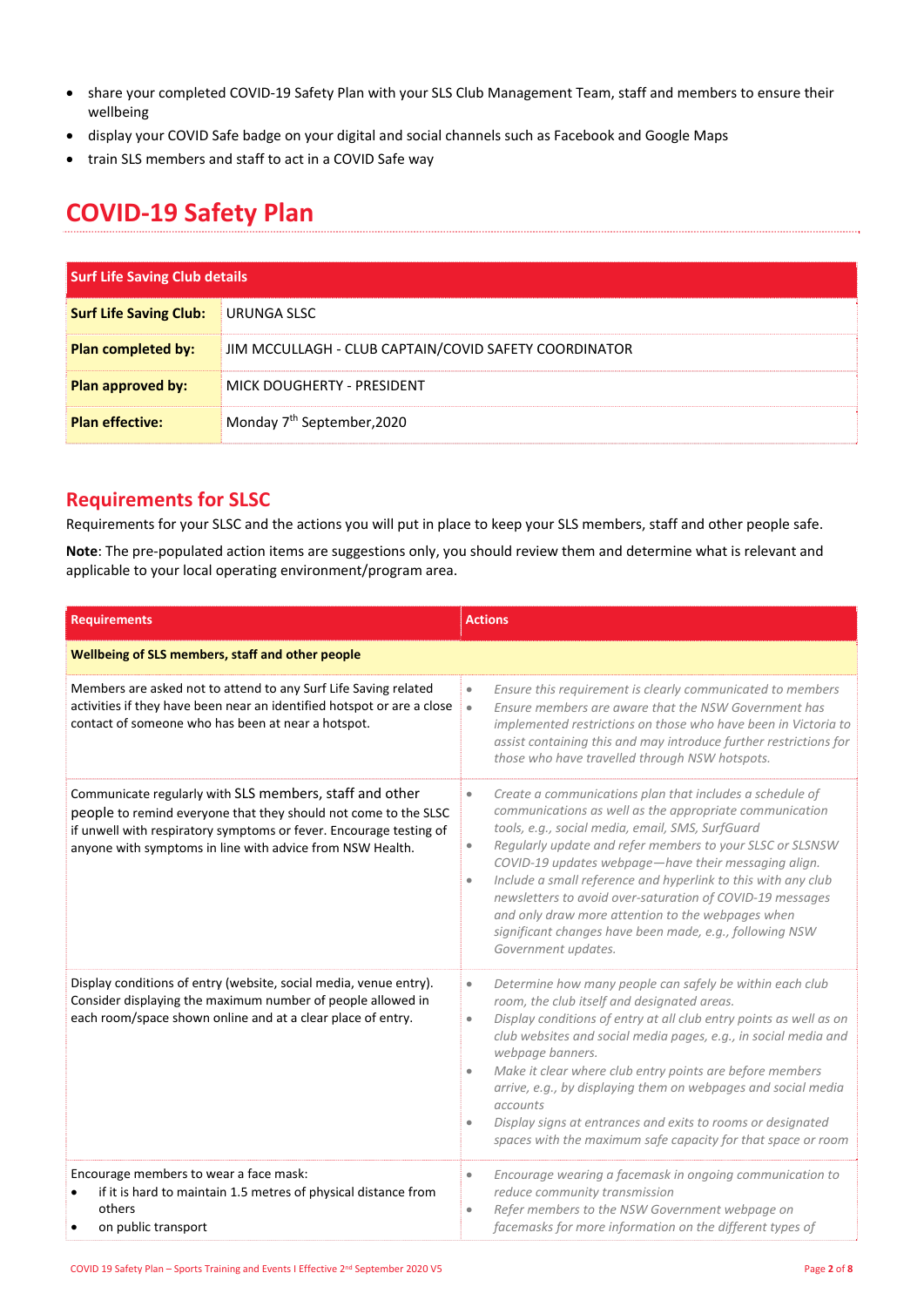| <b>Requirements</b>                                                                                                                                                                                                                                                                                                                                        | <b>Actions</b>                                                                                                                                                                                                                                                                                                                                                                                                                                                                                                                                                                                                                                                            |
|------------------------------------------------------------------------------------------------------------------------------------------------------------------------------------------------------------------------------------------------------------------------------------------------------------------------------------------------------------|---------------------------------------------------------------------------------------------------------------------------------------------------------------------------------------------------------------------------------------------------------------------------------------------------------------------------------------------------------------------------------------------------------------------------------------------------------------------------------------------------------------------------------------------------------------------------------------------------------------------------------------------------------------------------|
| in indoor venues with a higher risk of transmission, where<br>$\bullet$<br>practical<br>if working in cafes, restaurants, pubs and clubs and other venues<br>with a higher risk of transmission.                                                                                                                                                           | masks, why wear a mask, as well as how and when to wear<br>one. (https://www.nsw.gov.au/covid-19/face-masks)<br>Remind members that a mask is not a substitute for good hand<br>$\bullet$<br>hygiene and physical distancing                                                                                                                                                                                                                                                                                                                                                                                                                                              |
| Ensure COVID-19 Safety Plans are in place, where relevant, for:<br>Gymnasiums<br>$\bullet$<br>Indoor recreation facilities<br>٠<br>Major recreation facilities<br>$\bullet$<br>Restaurants, bars and cafes, kiosks and canteens<br>Swimming pools.                                                                                                         | Complete program and facility specific COVID-19 Safety Plans<br>$\bullet$<br>Review COVID-19 Safety Plans on a weekly basis in consultation<br>$\bullet$<br>with the appointed COVID Safe Coordinator and key members.<br>Have NSW Health posters on mental health posted around the<br>$\bullet$<br>club and include links to the NSW Health videos on the club<br>website where possible                                                                                                                                                                                                                                                                                |
| Ensure processes are in place to exclude people if they have<br>attended any of the reported case locations listed on the NSW<br>Health website (nsw.gov.au/covid-19/latestnews-and-updates).                                                                                                                                                              | Closely monitor the information on the NSW Health Website<br>$\bullet$<br>Communicate with members that any person who has<br>$\bullet$<br>attended any of the reported locations listed on the NSW<br>Health Website may not attend SLS activities and locations.<br>Clearly communicate the SLS organisation's position on this<br>$\bullet$<br>matter.                                                                                                                                                                                                                                                                                                                 |
| Exclude SLS members, staff and other people who are unwell.                                                                                                                                                                                                                                                                                                | Display signage with large font and/or images at entry points<br>$\bullet$<br>requesting those who are unwell not to enter the building or<br>designated space and participate in activities.<br>Communicate on club webpages and through social media<br>$\bullet$<br>channels that people who are unwell should not attend or<br>participant in SLS activities.<br>Screen members, staff and other people upon entry with non-<br>$\bullet$<br>contact infrared forehead thermometers for signs of fever<br>(temperature greater than 37.5°C)                                                                                                                           |
| If hiring out areas of your SLSC, consult with the clients to address<br>these requirements to understand what measures may already be<br>in place.                                                                                                                                                                                                        | Provide a copy of your COVID Safety Plan to anyone hiring a<br>$\bullet$<br>club venue<br>Consult with the clients to address these requirements to<br>$\bullet$<br>understand what measures may already be in place on a case-<br>by-case basis.<br>Have clients sign a declaration that includes how they will<br>$\bullet$<br>address COVID-19 safety measures and that they understand<br>measures already in place.                                                                                                                                                                                                                                                  |
| Make SLSC staff (where applicable) aware of their leave<br>entitlements if they are sick or required to self-isolate.                                                                                                                                                                                                                                      | Communicate leave entitlements internally to the relevant staff<br>$\bullet$<br>members by the Board of Management.                                                                                                                                                                                                                                                                                                                                                                                                                                                                                                                                                       |
| Provide SLS members, staff and others with information and<br>training on COVID-19, including when to get tested, physical<br>distancing and cleaning, and how to manage a sick person or victim.                                                                                                                                                          | Refer people to COVID-19: What It Is, How to Prevent Spread<br>$\bullet$<br>online awareness course (Est. Duration 5-7 minutes) created by<br><b>SLSA eLearning provider eTrainu</b><br>Refer people to the eLearning course for COVID-19 infection<br>$\bullet$<br>control training (Est. Duration 30 minutes) created in<br>partnership by The NSW Department of Health and Aspen<br>Medical.<br>Refer people to the NSW Health public COVID-19 Clinics and<br>$\bullet$<br>free COVID-19 GP Respiratory Clinics in NSW.<br>Recommend testing if someone has a fever, cough, sore throat<br>$\bullet$<br>or shortness of breath and meets the current testing criteria. |
| <b>Physical Distancing</b>                                                                                                                                                                                                                                                                                                                                 |                                                                                                                                                                                                                                                                                                                                                                                                                                                                                                                                                                                                                                                                           |
| Assess the safe capacity of communal facilities (one person per 4<br>square metres of space), such as offices, meeting or training rooms,<br>showers, change rooms and lockers. Display signs at entrances with<br>the maximum safe capacity for that space or room and have<br>strategies in place to reduce crowding and promote physical<br>distancing. | Measure the square footage of a room or designated training<br>$\bullet$<br>space and calculate its safe capacity by allocating one person<br>per 4 square meters<br>Restrict access to showers, change rooms and to reduce the<br>$\bullet$<br>risk of infection as unable to maintain regular cleaning in these<br>areas.<br>Communicate with members that they should shower and<br>$\bullet$<br>change at their personal residence                                                                                                                                                                                                                                    |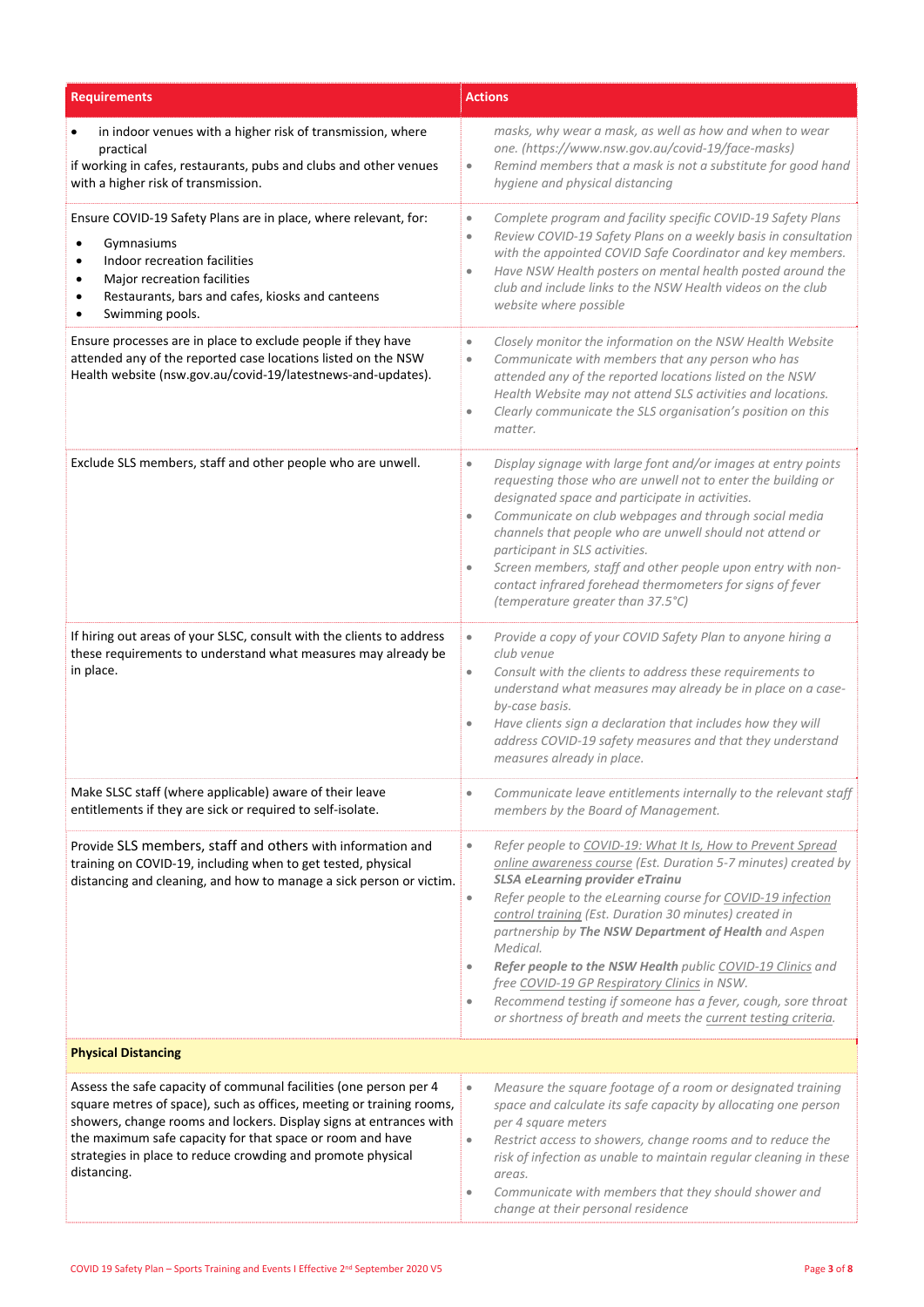| <b>Requirements</b>                                                                                                                                                                                                                                                                                                                                                                                                                                                                                                                             | <b>Actions</b>                                                                                                                                                                                                                                                                                                                                                                                                                                                                                                                                                                                                                                                                          |  |
|-------------------------------------------------------------------------------------------------------------------------------------------------------------------------------------------------------------------------------------------------------------------------------------------------------------------------------------------------------------------------------------------------------------------------------------------------------------------------------------------------------------------------------------------------|-----------------------------------------------------------------------------------------------------------------------------------------------------------------------------------------------------------------------------------------------------------------------------------------------------------------------------------------------------------------------------------------------------------------------------------------------------------------------------------------------------------------------------------------------------------------------------------------------------------------------------------------------------------------------------------------|--|
|                                                                                                                                                                                                                                                                                                                                                                                                                                                                                                                                                 | Include links to the NSW Health videos on the club website<br>$\bullet$<br>where possible, e.g., physical distancing                                                                                                                                                                                                                                                                                                                                                                                                                                                                                                                                                                    |  |
| Capacity must not exceed one customer per 4 square metres of<br>space.                                                                                                                                                                                                                                                                                                                                                                                                                                                                          | Count customers as they enter and leave the premises<br>$\bullet$<br>Move or remove seating and tables as required to comply with<br>$\bullet$<br>physical distancing<br>Have table and seating arrangements laid out to separate<br>$\bullet$<br>different groups of people and disperse them throughout the<br>area/facility<br>Have a maximum seating arrangement for a group of up to 20<br>people at the one table in a food or drink area within the limits<br>of a safe area capacity (One person per 4 square meters of<br>space)                                                                                                                                               |  |
| Consider strategies encouraging people to take breaks outside,<br>where practical in sufficiently shaded areas, or warm sheltered<br>areas.                                                                                                                                                                                                                                                                                                                                                                                                     | Communicate on club webpages and through social media<br>$\bullet$<br>channels that members should take breaks outside when<br>possible in sufficiently shaded areas, or warm sheltered areas.<br>Place signage with large font and/or images in break areas<br>outside where practicable to indicate that they are a good<br>place to take a break while social distancing                                                                                                                                                                                                                                                                                                             |  |
| Ensure gym, sport, recreation or any other classes, or sport<br>activities, have no more than 20 participants, plus the instructor<br>and any assistants, per space and comply with one person per 4<br>square metres of space. E.g., no more than 20 junior participants<br>plus a coach, water safety personnel or age manager.<br>There may be multiple classes in a room if there is sufficient space<br>to accommodate this and the classes remain separate. Ensure<br>participants maintain 1.5 metres physical distance where practical. | Restrict gym entry to up to 20 members if the space safely<br>$\bullet$<br>allows within the limits of a safe area capacity (One person per<br>4 square meters of space)<br>Communicate on club webpages and through social media<br>$\bullet$<br>channels the safe capacity limits of the club gym and<br>conditions of gym entry.<br>Update gymnasium form templates available on SLS Members<br>$\bullet$<br>Area Document Library (WHS) to align with new COVID-19<br>restrictions.                                                                                                                                                                                                 |  |
| Ensure the number of people in a facility does not exceed one<br>person per 4 square metres of space (including staff, members and<br>spectators) to a maximum of 500 people.                                                                                                                                                                                                                                                                                                                                                                   | Communicate on club webpages and through social media<br>$\bullet$<br>channels the maximum number of people allowed in a club at<br>any one time<br>Where possible through electronic means, restrict the number<br>$\bullet$<br>of people allowed to enter the club to the safe area capacity<br>(One person per 4 square meters of space)                                                                                                                                                                                                                                                                                                                                             |  |
| Have strategies in place to prevent parents, participants and/or<br>spectators from co-mingling between groups.                                                                                                                                                                                                                                                                                                                                                                                                                                 | Use signage, tape on the flow or other visual communication<br>tools to designate areas for participants and spectators, as well<br>as how they move through the spaces to avoid co-mingling,<br>e.g., create pathways lines on the floor or with flags to guide<br>people along a pathway to or from areas<br>Communicate on club webpages and through social media<br>$\bullet$<br>channels areas for spectators to gather safely as well as how<br>they should move between places to avoid gatherings and<br>maintain safe physical distancing, e.g, advise spectators<br>where and how is best to park and congregate before, during<br>and after a surf sports or training event. |  |
| Have strategies in place to manage gatherings that may occur<br>immediately outside the premises or after an activity has finished.<br>Such as with drop off and pick up zones or staggered start/finish<br>times.                                                                                                                                                                                                                                                                                                                              | Have markings or signage in place to designate directions of<br>$\bullet$<br>pedestrian traffic on the ground and at eye level<br>Have signage with large font and/or images to indicate pick up<br>$\bullet$<br>and drop off zones, and no-gathering zones within and around<br>the surf club-include this information in any communications<br>Stagger start and finish times of SLS activities to prevent<br>$\bullet$<br>crowding at entries, exits and drop off or pick up points.<br>Remind members of the 'get in, get active and get out'<br>$\bullet$                                                                                                                          |  |
| Implement and take reasonable steps for children and young<br>person's activities and recreation, to ensure parents supervising or<br>supporting children are physically distancing.                                                                                                                                                                                                                                                                                                                                                            | Use signage, tape on the flow or other visual communication<br>$\bullet$<br>tools to designate areas for junior activities and their parent<br>spectators, as well as how they move through the spaces to<br>avoid co-mingling, e.g., create pathways lines on the floor or<br>with flags to guide people along a pathway to or from areas                                                                                                                                                                                                                                                                                                                                              |  |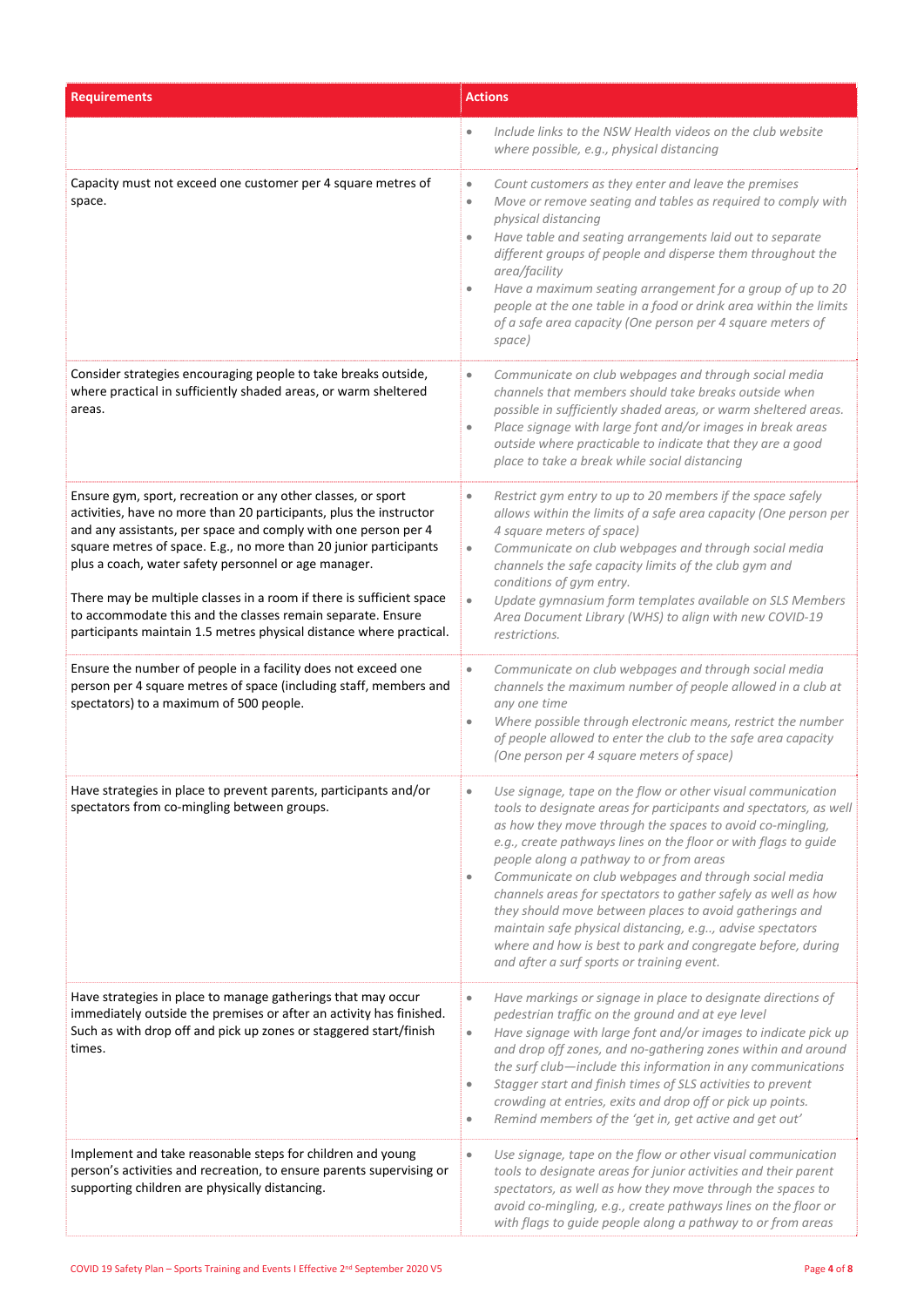| <b>Requirements</b>                                                                                                                                                          | <b>Actions</b>                                                                                                                                                                                                                                                                                                                                                                                                                                                   |
|------------------------------------------------------------------------------------------------------------------------------------------------------------------------------|------------------------------------------------------------------------------------------------------------------------------------------------------------------------------------------------------------------------------------------------------------------------------------------------------------------------------------------------------------------------------------------------------------------------------------------------------------------|
|                                                                                                                                                                              | Make announcements over loudhailers or loudspeakers<br>Communicate on club webpages and through social media<br>$\bullet$<br>channels areas for spectators to gather safely as well as how<br>they should move between places to avoid gatherings and<br>maintain safe physical distancing, e.g, advise spectators<br>where and how is best to park and congregate before, during<br>and after a surf sports or training event.                                  |
| Manage delivery times to minimise the number of vehicles and<br>people in loading dock areas. Designate a space where they can<br>carry out their duties at a safe distance. | Designate a space where they can carry out their duties at a<br>$\qquad \qquad \bullet$<br>safe distance.<br>Stagger drop-off and pick-up times of deliveries to prevent<br>$\bullet$<br>crowding at entries, exits and drop off or pick up points.                                                                                                                                                                                                              |
| Most lifts can safely take 2 to 4 people providing people can stand<br>apart; display signs near lifts to advise and recommend physical<br>distancing.                       | Display signs near lifts to advise and recommend physical<br>$\bullet$<br>distancing                                                                                                                                                                                                                                                                                                                                                                             |
| Move or block access to equipment to support 1.5 metres of<br>physical distance between people.                                                                              | Move or block access to equipment to support 1.5 metres of<br>۰<br>physical distance between people.                                                                                                                                                                                                                                                                                                                                                             |
| Move or remove seating and tables as required to comply with<br>physical distancing. Alcohol can only be consumed by seated<br>customers.                                    | Restrict people entering or standing around in spaces without<br>$\qquad \qquad \bullet$<br>designated seating that complies with physical distancing<br>Display signage with large font and/or images that alcohol<br>$\bullet$<br>may only be consumed by seated customers                                                                                                                                                                                     |
| Provide visual aids above hand wash basins to support effective<br>physical distancing, e.g., NSW Government Posters                                                         | Place government posters where appropriate at areas with<br>$\bullet$<br>hand washing and sanitation facilities as well as at entries and<br>exits to area.<br>Include links to the NSW Health videos on the club website<br>$\bullet$<br>where possible, e.g., good hygiene starts here                                                                                                                                                                         |
| Put plans and systems in place to monitor and control the numbers<br>of SLS members, staff and other people on site at any given time to<br>allow for physical distancing.   | Ask all staff, volunteers, participants, contractors and other<br>$\bullet$<br>people to provide a record of their name and a mobile number<br>or email address to support COVID-19 tracing before entering<br>the building if this information is not captured through<br>electronic lock systems<br>Schedule training times and group sizes to alternate days, e.g.,<br>Nippers from 4-5 and ski training from 4.30-5.30.                                      |
| Reduce crowding wherever possible and promote physical<br>distancing with markers on the floor, including where people are<br>asked to queue.                                | Place markers on the floor where appropriate, to guide the<br>۰<br>flow of pedestrian traffic and inform people where and how to<br>queue 1.5 m apart from each other if required, e.g., outside<br>cafes, BBQs, registration areas<br>Have clear and simple signposts at a height for both adults and<br>$\bullet$<br>children to see and/or read<br>Encourage members to use BBQ, café and canteen facilities for<br>$\qquad \qquad \bullet$<br>take away only |
| Review regular SLSC deliveries and request contactless delivery and<br>invoicing where practical.                                                                            | Speak with contractors and other companies about their<br>$\bullet$<br>delivery options for staggered delivery time arrangements<br>Have invoices sent electronically<br>$\qquad \qquad \bullet$                                                                                                                                                                                                                                                                 |
| Use flexible working arrangements where possible, such as working<br>from home, other locations, or working early or late nights to<br>reduce peak periods.                  | Support, encourage and use videoconferencing where possible<br>$\bullet$<br>Stagger start and finish times<br>$\bullet$<br>Have alternating work teams if cannot work from home or<br>۰<br>other locations                                                                                                                                                                                                                                                       |
| Use telephone or video platforms for essential meetings where<br>practical.                                                                                                  | Schedule club committee and any other meetings via Zoom or<br>Microsoft Teams when sharing documents or screens is<br>required.<br>Arrange teleconferences to avoid<br>۰                                                                                                                                                                                                                                                                                         |
| Where practical, stagger the use of communal facilities. Strongly<br>encourage everyone to shower/change at home where possible.                                             | Place closed signs at shower and change room facility entry<br>۰<br>points.<br>Restrict access to communal showers and change rooms.<br>٠                                                                                                                                                                                                                                                                                                                        |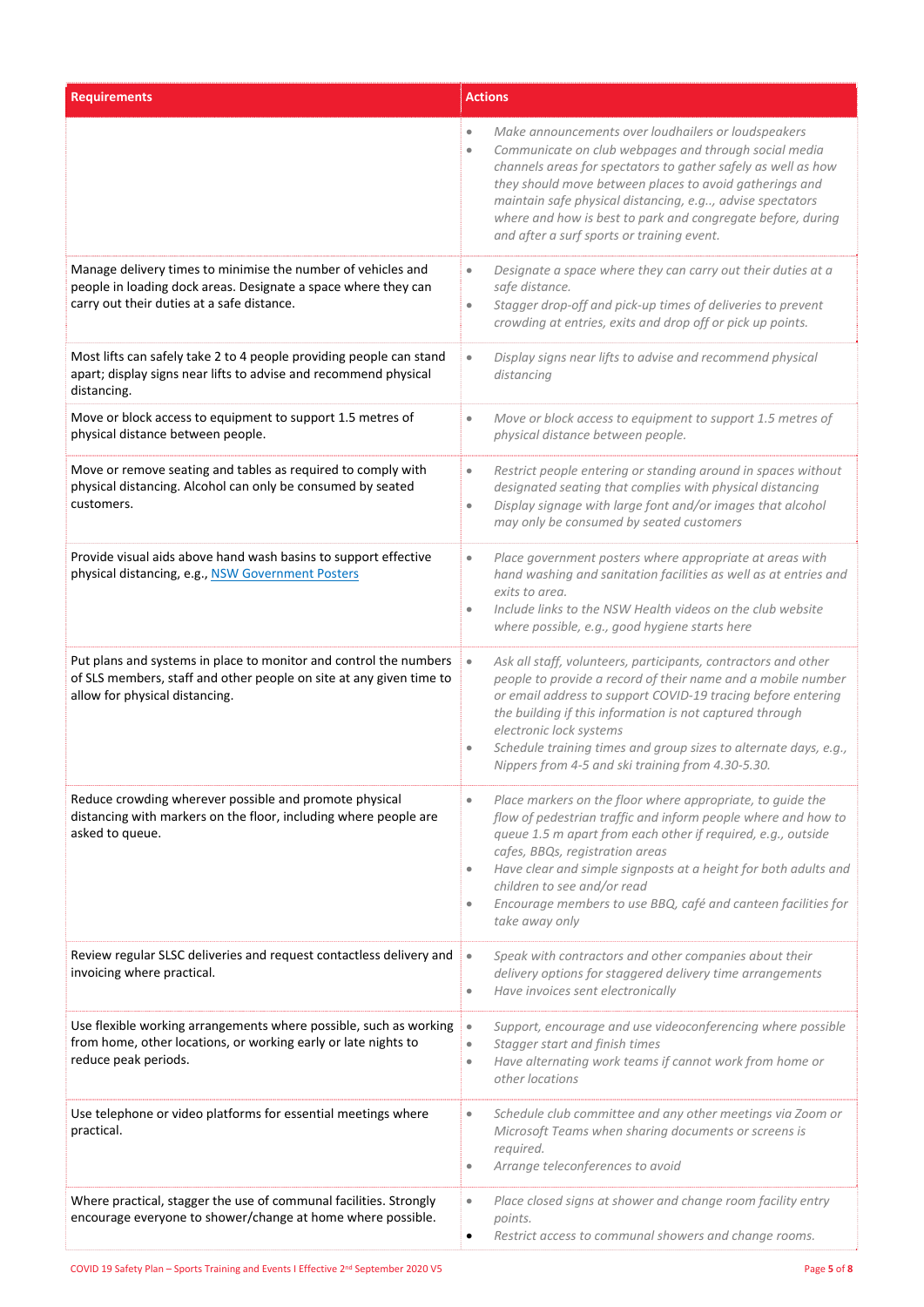| <b>Requirements</b>                                                                                                                                                                                                                                                  | <b>Actions</b>                                                                                                                                                                                                                                                                                                                                                        |  |
|----------------------------------------------------------------------------------------------------------------------------------------------------------------------------------------------------------------------------------------------------------------------|-----------------------------------------------------------------------------------------------------------------------------------------------------------------------------------------------------------------------------------------------------------------------------------------------------------------------------------------------------------------------|--|
|                                                                                                                                                                                                                                                                      | Stagger bathroom breaks for training participants                                                                                                                                                                                                                                                                                                                     |  |
| <b>Hygiene and Cleaning</b>                                                                                                                                                                                                                                          |                                                                                                                                                                                                                                                                                                                                                                       |  |
| Adopt good hand hygiene practices.                                                                                                                                                                                                                                   | Clean your hands as per recommendations from NSW Health -<br>$\bullet$<br>shown in their posters (6 steps, 20 seconds).<br>Wash hands before and after touching things<br>$\bullet$<br>Avoid sharing frequently touched items<br>$\bullet$                                                                                                                            |  |
| Avoid shared food and drinks.                                                                                                                                                                                                                                        | Do not permit catering with shared food and drink options<br>$\bullet$<br>Encourage member to bring their own food and drinks, e.g.,<br>$\bullet$<br>bring your own water bottle, do not schedule BBQs with shared<br>equipment and sauces<br>Provide single use, environmentally friendly cutlery, plates and<br>cups                                                |  |
| Clean cutlery and tableware with detergent and hot water, or with<br>a commercial grade dishwasher if available.                                                                                                                                                     | Clean cutlery and tableware with detergent and hot water, or<br>$\bullet$<br>with a commercial grade dishwasher if available.                                                                                                                                                                                                                                         |  |
| Clean frequently used indoor hard surface areas, including<br>children's play areas, at least daily; first with detergent and water,<br>and then disinfect. Clean frequently touched areas and surfaces,<br>including in communal facilities, several times per day. | Clean first with detergent and water, and then use a<br>$\bullet$<br>disinfectant.<br>Clean frequently used indoor hard surface areas, including<br>$\bullet$<br>children's play areas daily, e.g., after peak-use time or between<br>staggered entry times<br>Clean frequently touched areas and surfaces several times per<br>$\bullet$<br>day, e.g., door handles. |  |
| Disinfectant solutions need to be maintained at an appropriate<br>strength and used in accordance with the manufacturers'<br>instructions.                                                                                                                           | Follow manufacturer's instructions for disinfectant solutions<br>$\bullet$                                                                                                                                                                                                                                                                                            |  |
| Encourage contactless payment options.                                                                                                                                                                                                                               | Use the SLS Payment Gateway for online transactions (apply to<br>$\bullet$<br>use with Form F079 on SLSA IT Helpdesk)<br>Encourage the use of the online membership joining webpage<br>$\bullet$<br>and the SLS Members Area to renew membership                                                                                                                      |  |
| Encourage everyone to bring their own water bottle, sunscreen,<br>sweat towels, exercise mats and equipment.                                                                                                                                                         | Communicate on club webpages and through social media<br>$\bullet$<br>channels areas for everyone to bring their own water bottle,<br>sweat towels, exercise mats and equipment                                                                                                                                                                                       |  |
| Ensure bathrooms are well stocked with hand soap and paper<br>towels.                                                                                                                                                                                                | Frequently restock bathrooms with hand soap and paper<br>$\qquad \qquad \bullet$<br>towels.<br>Have an air dryer installed in bathroom to reduce the need for<br>$\bullet$<br>paper towel deliveries                                                                                                                                                                  |  |
| Ensure processes are in place to clean or launder shared clothing<br>items after use, such as wetsuits, rash shirts and caps used for<br>training or water safety as well as PPE for IRB crews.                                                                      | Have procedures in place to separate clean and used clothing<br>$\bullet$<br>items, as well as safe access to them<br>Frequently clean lifejackets<br>$\qquad \qquad \bullet$<br>Use dingle-use PPE or thoroughly clean PPE before and after<br>$\bullet$<br>use while wearing gloves                                                                                 |  |
| Have hand washing facilities or alcohol-based hand sanitiser at key<br>points around the site, such as entry and exit points and meal<br>areas. Hand sanitiser may not work well if hands are visibly dirty.                                                         | Have hand washing facilities or alcohol-based hand sanitiser at<br>$\bullet$<br>entry and exit points and meal areas                                                                                                                                                                                                                                                  |  |
| Ensure there is accessible detergent/disinfectant and gloves for<br>people to use, should they wish.                                                                                                                                                                 | Have disinfectant and gloves close to entry and exit points and<br>$\bullet$<br>meal areas for people to use should they wish                                                                                                                                                                                                                                         |  |
| Provide visual aids above hand wash basins to support effective<br>hand washing, e.g., NSW Government Posters                                                                                                                                                        | Post the NSW Government Posters around the club as per their<br>$\bullet$<br>recommendations,<br>Handwash and hand rub posters above every handwashing<br>$\qquad \qquad \bullet$<br>facility                                                                                                                                                                         |  |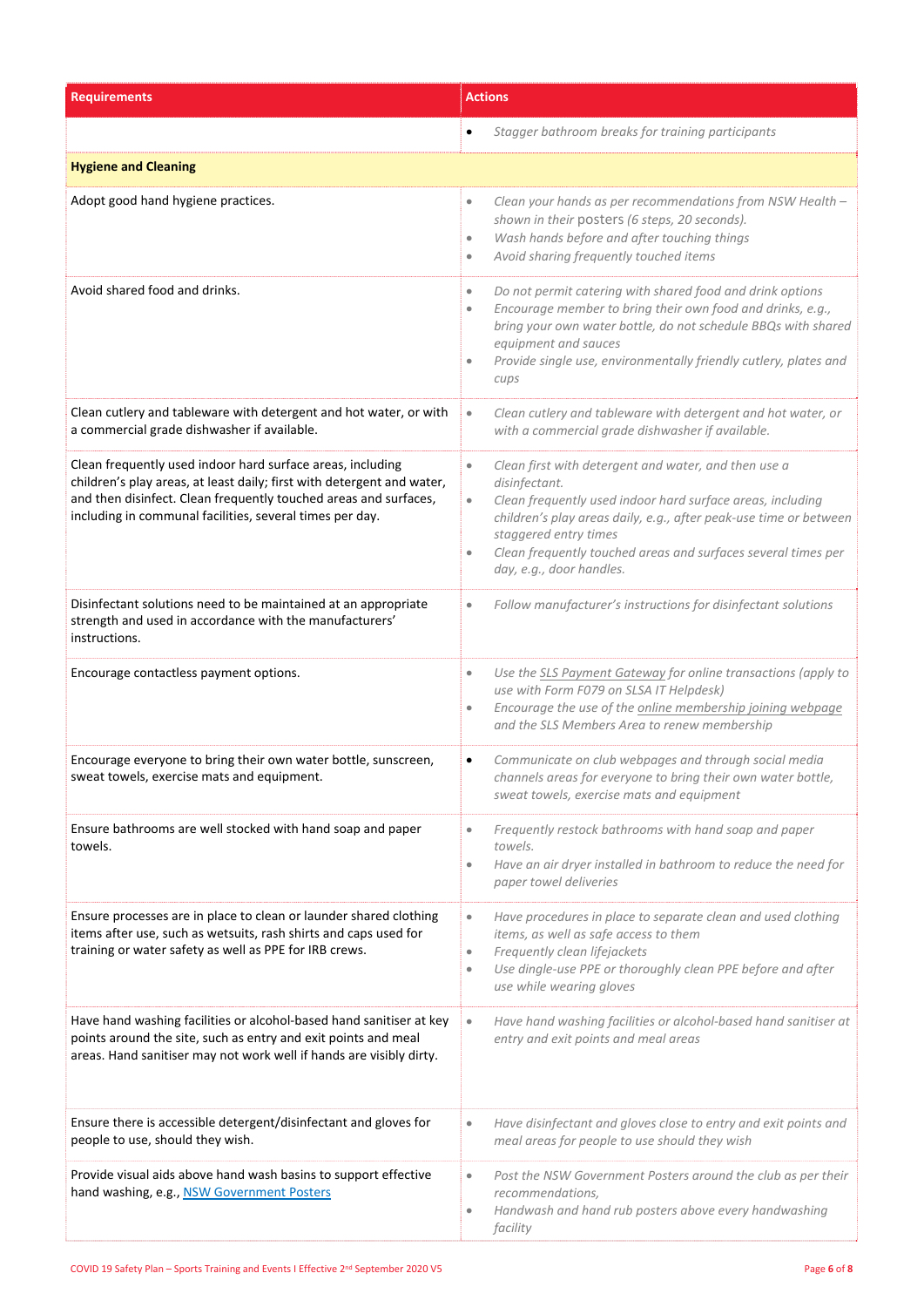| <b>Requirements</b>                                                                                                                                                                                                                                                                                                                                                                                                                                                                                                                                                          | <b>Actions</b>                                                                                                                                                                                                                                                                                                                                               |
|------------------------------------------------------------------------------------------------------------------------------------------------------------------------------------------------------------------------------------------------------------------------------------------------------------------------------------------------------------------------------------------------------------------------------------------------------------------------------------------------------------------------------------------------------------------------------|--------------------------------------------------------------------------------------------------------------------------------------------------------------------------------------------------------------------------------------------------------------------------------------------------------------------------------------------------------------|
|                                                                                                                                                                                                                                                                                                                                                                                                                                                                                                                                                                              | Physical distance and mental health posters at every entry and<br>$\bullet$<br>exit point<br>include links to the NSW Health videos on the club website<br>$\bullet$<br>where possible, e.g., good hygiene starts here                                                                                                                                       |
| Reduce sharing of equipment (including SLS equipment, hire<br>equipment, tools and machinery used at the SLSC) where practical<br>and ensure these are cleaned with detergent and disinfectant<br>between use.                                                                                                                                                                                                                                                                                                                                                               | Communicate on club webpages and through social media<br>$\bullet$<br>channels areas for everyone to bring their own equipment<br>where possible<br>Clean any equipment before and after use while wearing<br>$\bullet$<br>gloves                                                                                                                            |
| SLS members and staff are to wear gloves when cleaning and wash<br>hands thoroughly before and after with soap and water.                                                                                                                                                                                                                                                                                                                                                                                                                                                    | SLS members are required to wear gloves and other PPE whilst<br>$\bullet$<br>carrying out cleaning duties.                                                                                                                                                                                                                                                   |
| Where reasonably practical, consider methods to avoid the shared<br>use of items, such as pens and pencils, tools or workstations.                                                                                                                                                                                                                                                                                                                                                                                                                                           | Provide clearing wipes next to items that must be shared so<br>$\bullet$<br>they can be regularly wiped down<br>Communicate on club webpages and through social media<br>$\bullet$<br>channels areas for everyone to bring their own stationary,<br>avoid sharing items, and distancing any work stations to<br>comply with physical distancing requirements |
| <b>Record keeping</b>                                                                                                                                                                                                                                                                                                                                                                                                                                                                                                                                                        |                                                                                                                                                                                                                                                                                                                                                              |
| Cooperate with NSW Health if contacted in relation to a positive<br>case of COVID-19 at your SLSC and notify SafeWork NSW on 13 10<br>50.                                                                                                                                                                                                                                                                                                                                                                                                                                    | The Club's President will notify SafeWork NSW on 13 10 50 and<br>$\bullet$<br>be the first point of contact should this occur                                                                                                                                                                                                                                |
| Keep a record of name and a mobile number or email address for<br>all staff, volunteers, participants, contractors and other people for a<br>period of at least 28 days. Ensure records are used only for the<br>purposes of tracing COVID-19 infections and are stored<br>confidentially and securely.<br>It is the role of the COVID-19 Safe Hygiene Marshall to ensure<br>the accuracy and legibility of records.<br>Paper sign-in is permitted, but premises must digitise these<br>within 24 hours and provide immediately on request. QR Code<br>sign-in is encouraged | One or all the following methods will be used to capture this<br>$\bullet$<br>data<br>Create an online form plus a QR code to increase<br>$\overline{\phantom{0}}$<br>accessibility and availability of real time data<br>Use club house door access<br>Create a paper based register to capture this with people<br>using their own pens where possible     |
| Make your SLS members, staff and other people aware of the<br>COVIDSafe app and its benefits to support contact tracing if<br>required.                                                                                                                                                                                                                                                                                                                                                                                                                                      | This will be promoted through the existing communication<br>$\bullet$<br>channels                                                                                                                                                                                                                                                                            |

## **Specific risks related to sports training**

Requirements for your SLSC and the actions you will put in place to keep your SLS members, staff and other people safe.

| <b>Requirements</b>                                                                                            | <b>Actions</b>                                                                                                                                                                                                                                                                                                                                                                                                                                                 |
|----------------------------------------------------------------------------------------------------------------|----------------------------------------------------------------------------------------------------------------------------------------------------------------------------------------------------------------------------------------------------------------------------------------------------------------------------------------------------------------------------------------------------------------------------------------------------------------|
| <b>Sports Training</b>                                                                                         |                                                                                                                                                                                                                                                                                                                                                                                                                                                                |
| Have strategies in place to prevent surf sports spectators or<br>participants from co-mingling between groups. | Communicate on club webpages and through social media<br>channels areas for spectators to gather safely as well as how<br>they should move between places to avoid gatherings and<br>maintain safe physical distancing, e.g, advise spectators<br>where and how is best to park and congregate before, during<br>and after a surf sports or training event.<br>Move or block access to equipment to support 1.5 metres of<br>physical distance between people. |
| Sports equipment hygiene                                                                                       | Clean any sports equipment before and after use while wearing<br>gloves                                                                                                                                                                                                                                                                                                                                                                                        |